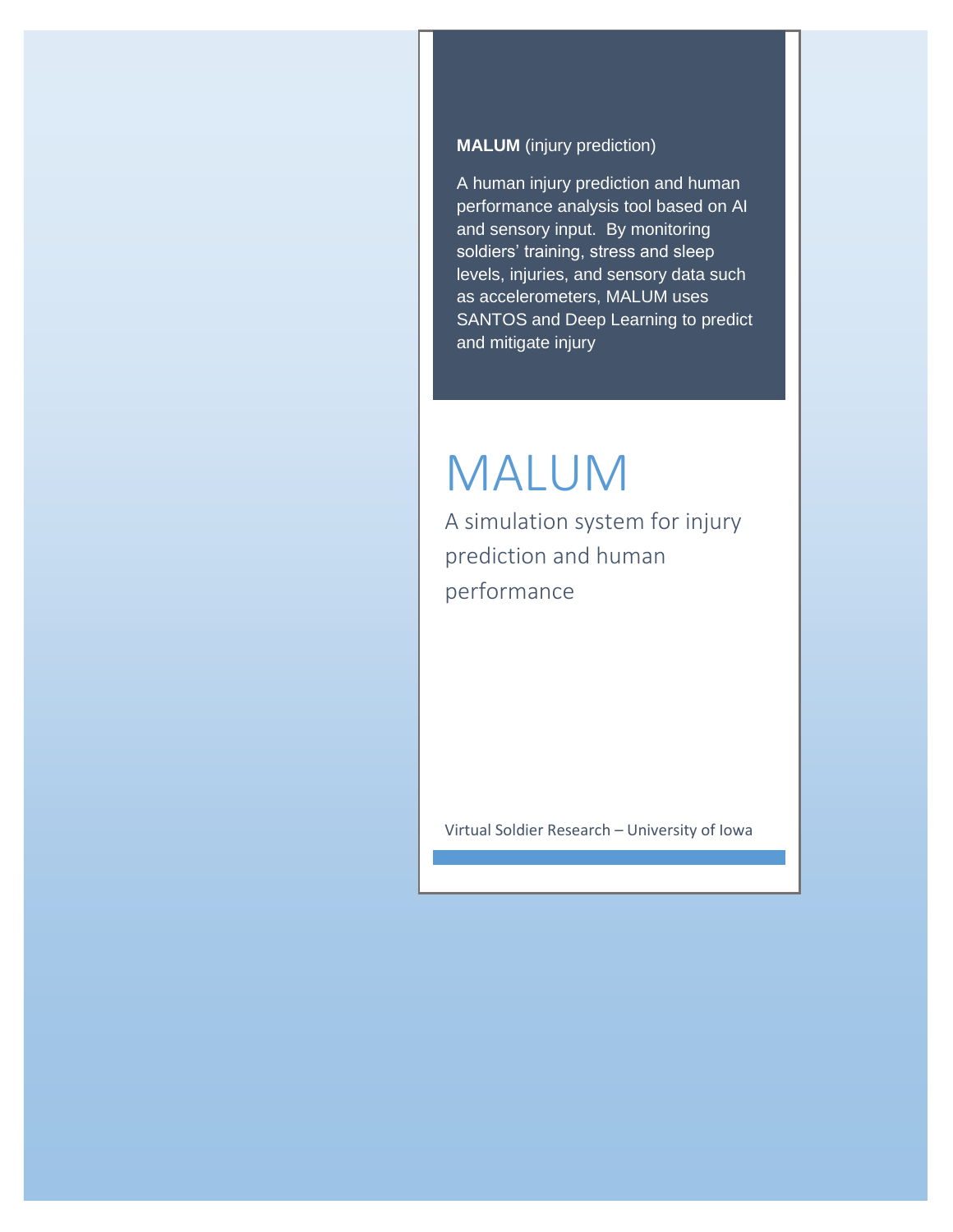Musculoskeletal injuries (MSK-I) of Warfighters are substantial, cause millions of lost-duty days, and are arguably the leading medical problem eroding military readiness. Most of these injuries are non-battle injuries.

The output of the system is a determination of the propensity of injury for a specific MSK injury and for a particular task that have been specified. An additional output is a dashboard that shows a real-time simulation. A significant capability of the MALUM TERMINUS simulation system is its ability to import experimental data and existing models. This effort will enable capabilities to import related data, process these data through computational models to yield mathematical representations, and implement these representations in functioning modules that interact with other modules within the overall simulation system



#### HOW DOES IT WORK?

Building upon the SANTOS® human simulation environment, MALUM will create a virtual avatar of an individual Warfighter by taking in various physical, physiological, and biomechanical parameters. A user will then be able to prescribe high intensity tasks to the virtual Warfighter. The software will then simulate the Warfighter and use data available from other commercially available human monitoring systems to predict jury risk to the Warfighter in performing these tasks.

# MALUM The University of Iowa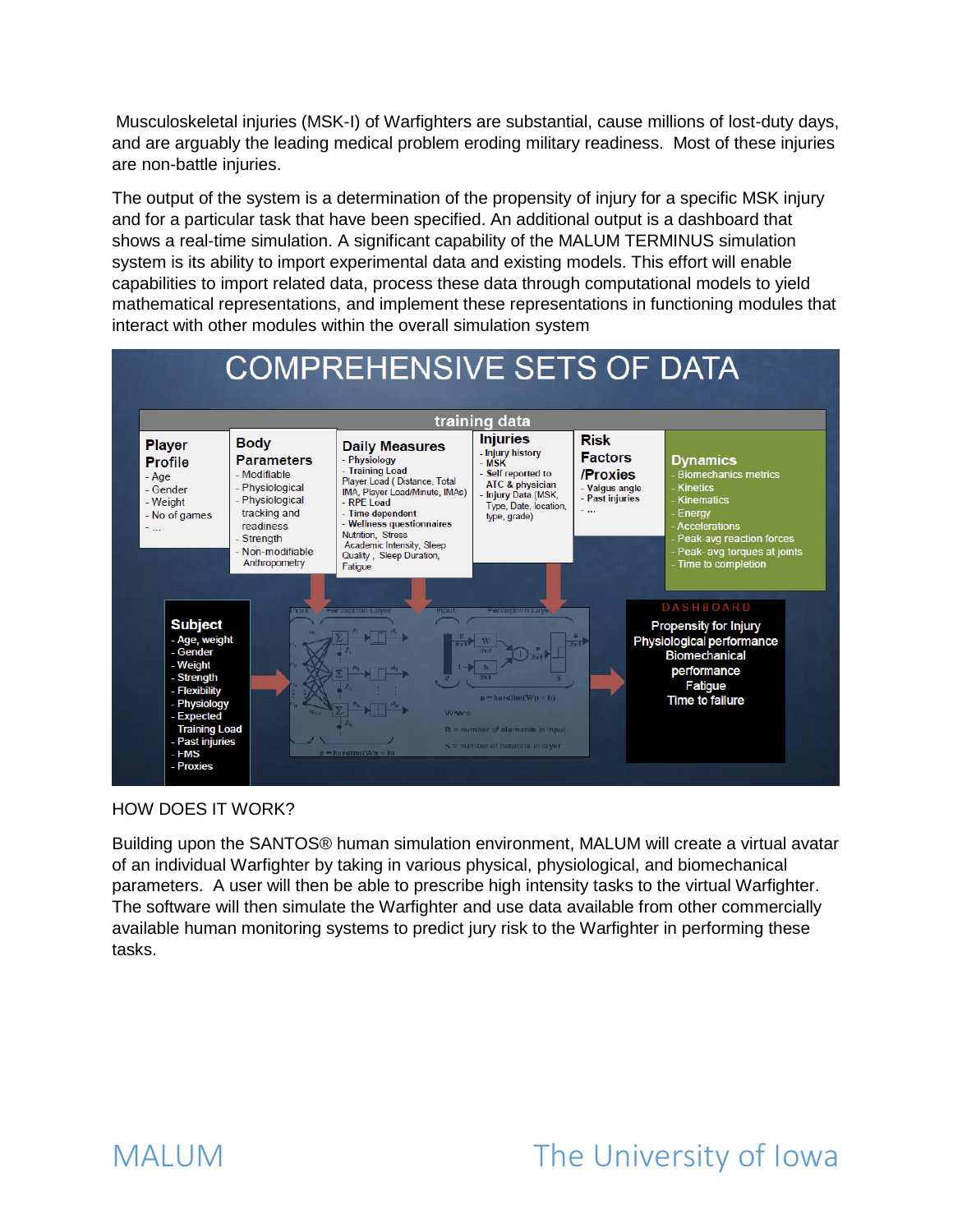|             | PLAYER 2 NOT IN NETWORK (results) |                     |                   |
|-------------|-----------------------------------|---------------------|-------------------|
| $PLt-1$     | PL <sub>t-2</sub>                 |                     | PL <sub>t-3</sub> |
| Mean        | Mean                              |                     | Mean              |
| 824         |                                   | 857                 | 670               |
| Observed    | Observed                          |                     | Observed          |
| <b>SNSt</b> | Sleep Duration t                  | Stress t-2          | Injury            |
| Mean        | $\overline{2}$                    | $\overline{2}$      |                   |
| 0.58        | $\overline{3}$                    | $\overline{3}$      |                   |
| Observed    | $\overline{4}$<br>5               | $\overline{4}$<br>5 |                   |
|             | Observed                          | Observed            | 0.4241            |

## **Major Capabilities**

- Predicting human MSK injuries
- Human motion prediction models are now mature
- Integrating simulation models for large data
- AI Deep Learning models incorporated to classify motion and predict injuries
- Predictive models that can deal with missing data
- Injury prediction models are limited to MSK injuries of the lower limbs
- Accessibility to tracked data: Athletics + Military

### **Major Result:**

In one simulation of actual data from a UI female athletic team, the following findings were discovered:

"Injuries for specific players occurred when sleep, stress, and a specific amount of player load occurred." These quantified parameters indicated a specific ACL injury.

MALUM TERMINUS is an individualized **injury modeling architecture** and associated simulation environment that takes into account a large number of influencing factors, both physiological and biomechanical.

 Data collection from the athletic team incorporates a large number of factors including devices and systems such as Catapult® and Omegawave®, to stress levels, sleep parameters (quality and duration), wellness, and injury data.

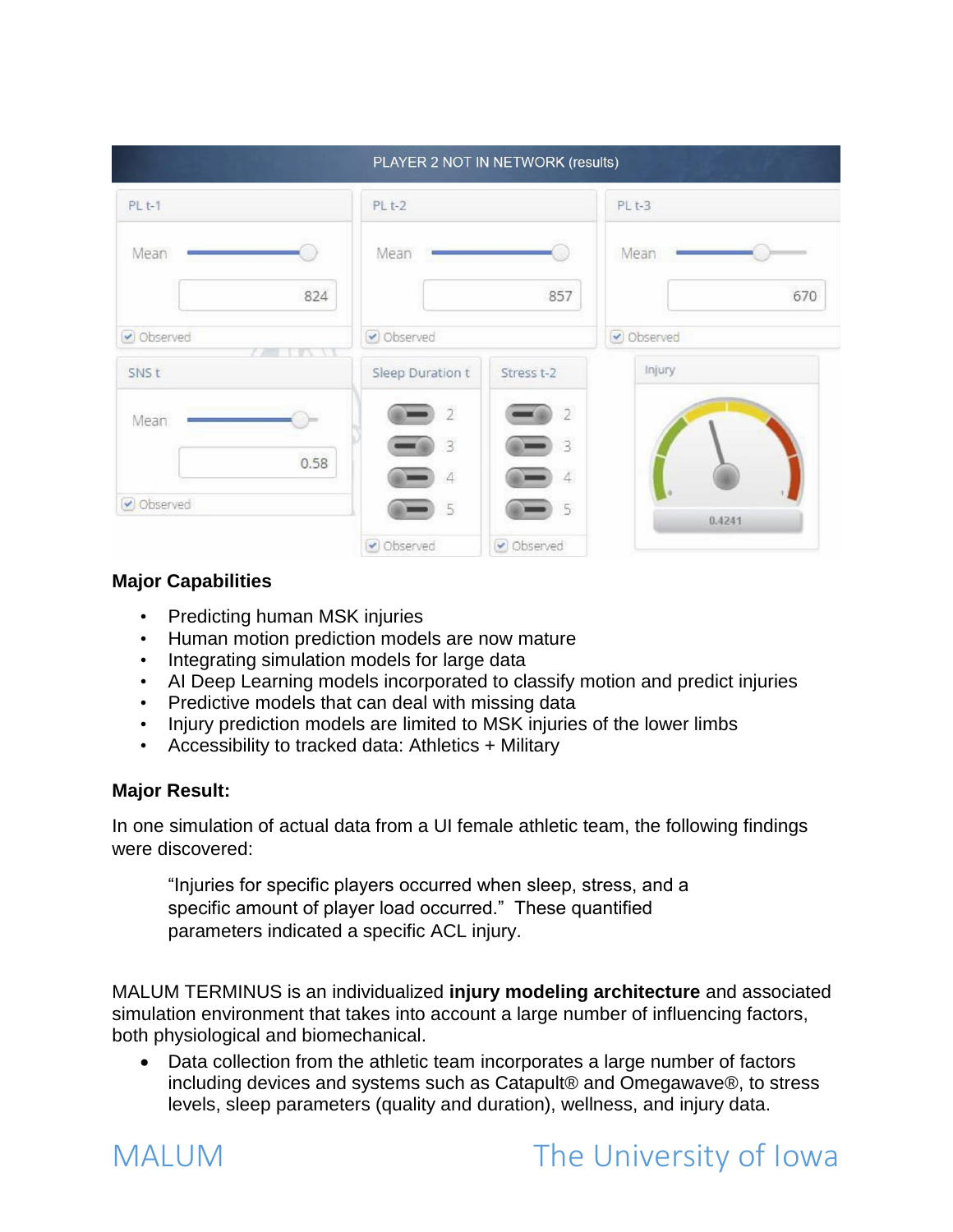- We have run simulations for a specific athletic team that had 30 MSK injuries over a season and have full access to athletic data
- Task identification: We have made significant advances in transforming training load data representing training loads into a sound understanding of the biomechanics of the athlete. This was achieved by an understanding of the signature of the movement, by creating a deep learning algorithm coupled with a library of motions for each player position.
- Furthermore, the player's signature is transformed into an analytical method using predictive dynamics to obtain a full understanding of the biomechanics. This was achieved by taking in raw IMU data from a player signature into full body kinetic analysis (kinematics and dynamics).
- This method, we believe, is sound and has led to interest by Catapult®. They are interested in partnering, licensing the technology.
- We developed a new set of kinetic injury-specifics metrics. For a specific MSK injury, and we have considered ACL, we have delineated 10 biomechanical metrics that are most influential for the ACL injury.
- The *MALUM TERMINUS* simulation environment now includes all of the above components.